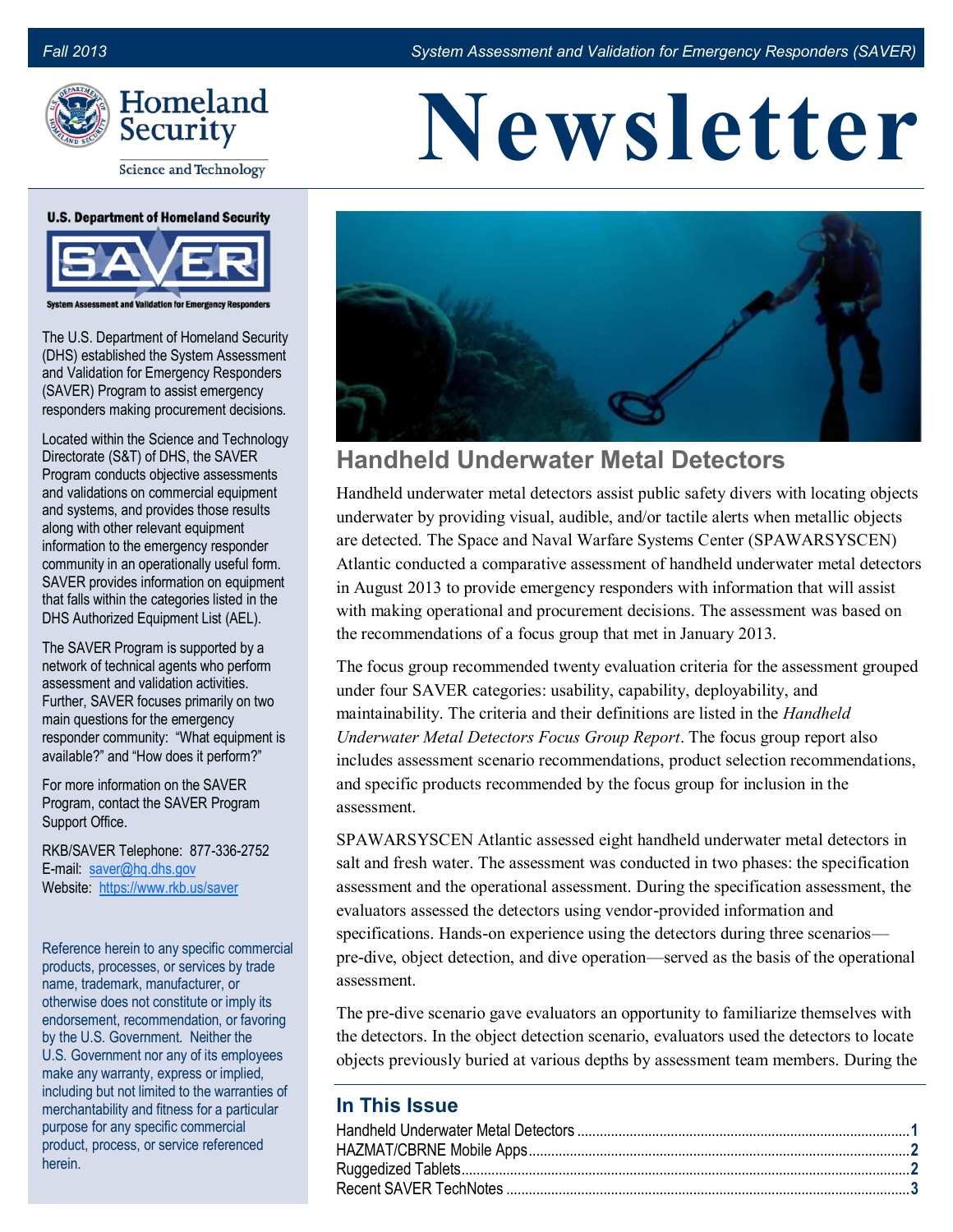<span id="page-1-0"></span>dive operation scenario, evaluators conducted a shallow-water dive following a line course. At the end of this scenario, evaluators performed vendor-recommended, post-dive maintenance, including decontamination procedures.

As evaluators completed the assessment scenarios, they rated each detector based on its performance. Evaluators reviewed the ratings and comments for all of the detectors at the conclusion of the assessment. SPAWARSYSCEN Atlantic is in the process of reviewing and analyzing the criteria ratings for each product and evaluator feedback gathered during the assessment. Assessment results will be published in the *Handheld Underwater Metal Detectors Assessment Report*.



*FiRST (First Responder Support Tools). Photo* 

*courtesy of FEMA.*

**HAZMAT/CBRNE Mobile Apps** 

Hazardous material (HAZMAT) and chemical, biological, radiological, nuclear, and high yield explosives (CBRNE) incidents occur when substances such as toxic chemicals, biological agents, radiological or nuclear materials, or explosives pose a threat to life, property, and/or the environment.

During emergency incidents, the use of software applications (commonly called apps) on

mobile devices, such as smartphones and tablets, has proved useful to emergency responders. The use of these mobile apps can improve situational awareness during a HAZMAT/CBRNE incident by quickly providing critical information such as emergency response procedures, identification and treatment of medical hazards, identification of protective zones, and exposure limits.

To provide emergency responders, public safety officials, and other decision-makers with information about HAZMAT/CBRNE mobile apps so that they can better appreciate and effectively use these tools for emergency management, SPAWARSYSCEN Atlantic produced the *HAZMAT/CBRNE Mobile Apps Application Note*, which provides information about the capabilities and operational considerations related to HAZMAT/CBRNE mobile apps. Additionally, SPAWARSYSCEN Atlantic published the *HAZMAT/CBRNE Mobile Apps TechNote*.

#### **Ruggedized Tablets**

Ruggedized tablets are mobile computing devices that are able to withstand various environmental and hazardous conditions and rough handling, making them suitable for use by law enforcement in field operations. Ruggedized tablets are used by law enforcement personnel to write reports, communicate with peers, take notes during interrogations, conduct surveillance operations, and search criminal record databases. SPAWARSYSCEN Atlantic conducted a comparative assessment of ruggedized tablets in August 2013 to provide emergency responders with information that will assist with making operational and procurement decisions. The assessment was based on the recommendations of a focus group that met in January 2013.

The focus group recommended twenty-two evaluation criteria for the assessment grouped under four SAVER categories: usability, capability, deployability, and maintainability. The criteria and their definitions are listed in the *Ruggedized Tablets Focus Group Report*. The focus group report also includes assessment scenario recommendations, product selection recommendations, and specific products recommended by the focus group for inclusion in the assessment.

The assessment was conducted in two phases: the specification assessment and the operational assessment. During the specification assessment, the evaluators assessed the tablets using vendor-provided information and specifications. Hands-on experience using the tablets



*Ruggedized Tablet.*